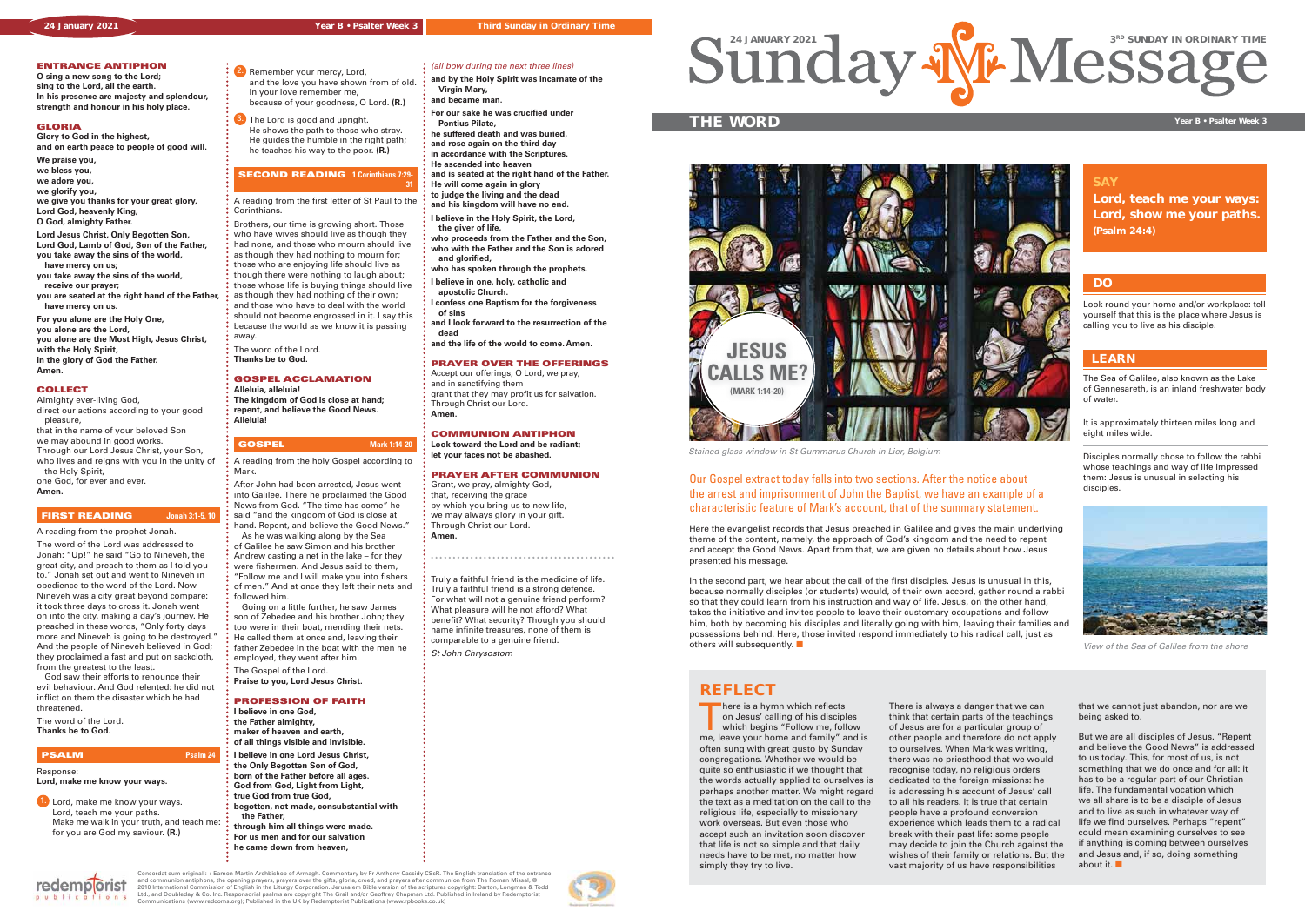# **PARISH OF OUR LADY IMMACULATE**

Seamoor Road, Westbourne BH4 9AE Roman Catholic Diocese of Portsmouth. Registered charity 246871

# **NEWSLETTER 24th January 2021 Third Sunday of the Year (B)**

| Website:                                | www.catholicwestbourne.org          |                                                                   |
|-----------------------------------------|-------------------------------------|-------------------------------------------------------------------|
| Parish Office:                          | Tel:<br>email:                      | 01202 760640 (all enquiries)<br>oliadmin@portsmouthdiocese.org.uk |
| Parish Priest:<br>Safeguarding Officer: | Fr Andrew Moore:<br>Matthew French: | andrewmoore@portsmouthdiocese.org.uk<br>mail@matthewfrench.net    |

# **National Lockdown**

The situation, both locally and nationally, continues to be a matter of concern and it is essential that we all take the greatest care at this time. Although the lockdown regulations do allow for communal acts of worship and for churches to be open, taking into account the overriding message to 'Stay at Home' and out of concern for the health and well-being of all concerned, the public celebration of mass at Our Lady Immaculate is suspended for the time being. The church will also remain closed during the week but will be open for individual visits on Sundays from 10.00 a.m. – 11.00 a.m.

The 'church of home' is, once again, as important as ever and our prayers, though offered alone, are always in communion with and the through our Lord.

Over the last ten months, many will already have found a range of online masses to support their spiritual connectedness. A directory of online masses has been provided by the Bishops' Conference and can be found at: www.cbcew.org.uk

Please remember in your prayers **Kate Creagh** who died this week. We remember also her family at this time, following so soon after the death of her husband Bill. May they rest in peace.

# **Liturgical Calendar**

Fr Andrew continues to say mass privately in the church. To request mass intentions, please email or phone the Parish Office or leave an envelope at the church.

| Sunday 24 <sup>th</sup> January | Third Sunday of the Year (B)  | People of the Parish    |
|---------------------------------|-------------------------------|-------------------------|
| Monday 25 <sup>th</sup>         | <b>Conversion of St Paul</b>  |                         |
| Tuesday 26 <sup>h</sup>         | Ss Timothy & Titus            | <b>Colm Price RIP</b>   |
| Wednesday 27 <sup>th</sup>      | of the day                    | <b>Kevin Mayhew RIP</b> |
| Thursday 28 <sup>th</sup>       | <b>St Thomas Aquinas</b>      |                         |
| Friday 29 <sup>th</sup>         | of the day                    |                         |
| Saturday 30 <sup>th</sup>       | of the day                    |                         |
| Sunday 31st                     | Fourth Sunday of the Year (B) | People of the Parish    |